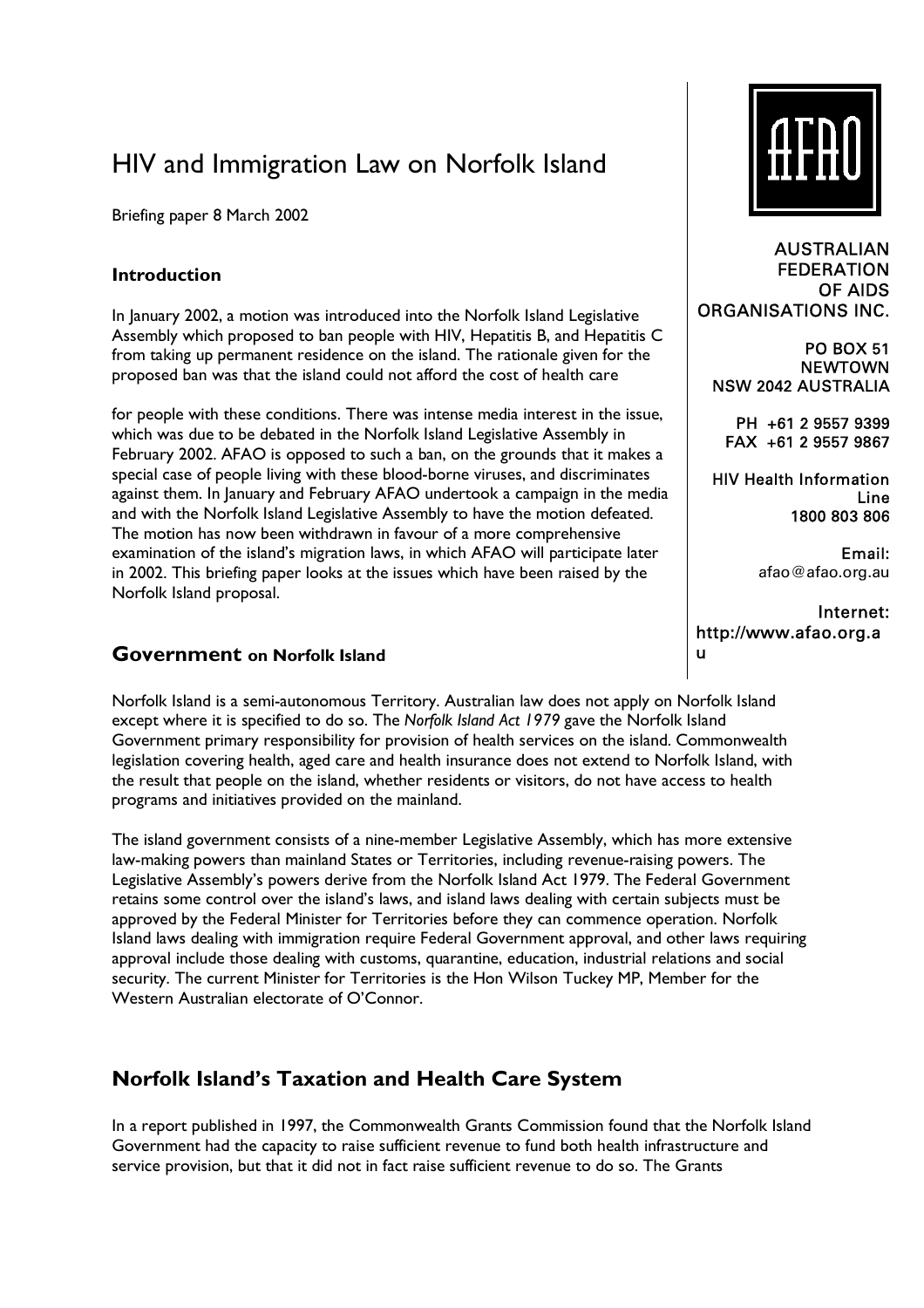Commission reported that successive Norfolk Island Governments had kept taxes low, and that the low level of government revenue is the result of the very narrow range of taxes imposed on the island, and the fact that a number of tax bases are not used at all. With very limited taxation of income and wealth, the tax regime is regressive.

While the total amount Norfolk Islanders pay towards government services is low, the amount they pay for health services is high. Households spend 50 percent more on health than do households in New South Wales, and the burden is particularly great on low-income earners. The cost of many pharmaceuticals is higher than on the mainland, to the point where people avoid taking essential medicines. The government imposes a health levy of \$500 per person on residents over the age of 18. The levy is neither means-tested nor indexed.

The Government runs a medical insurance scheme called Healthcare, but this does not cover the first \$2500 of medical expenses, and the gap can be higher than this amount because of exclusions from the "allowable expenses" which can be claimed. A Federal Parliamentary Joint Standing Committee inquiry reported in 2001 that the Healthcare system is "manifestly inadequate".

The only pharmacy on the island is at the hospital. As an income-generating measure, the hospital pharmacy marks up the price of medicines which are already expensive as a result of freight and customs charges. The Joint Standing Committee found that this practice acts as a deterrent to good health. There is no pharmaceutical benefits scheme, although pensioners are covered by the Hospital and Medical Assistance Scheme which pays all, or most of, their medical expenses. Cardholding veterans and war widows pay \$3.50 for all prescriptions.

#### *Access to mainland health services*

If treatment is not possible locally, evacuation to the mainland is arranged. Evacuation may be by commercial flight, chartered aircraft or the RAAF. RAAF flights are free of charge. The preferred evacuation destination for Australian citizens is Sydney, because the Norfolk Island Government has entered an arrangement with the NSW Health Department for special rates for various services. Costs are met by the island's health insurance scheme if an island doctor provides a referral for mainland treatment.

#### *Medicare entitlement*

There is very limited Medicare entitlement for some residents who are Australian citizens. Those who move from the mainland to Norfolk Island remain eligible for treatment on the mainland under Medicare for five years. Norfolk Islanders who are fulltime students on the mainland are entitled to a Medicare card. Otherwise, residents who require protracted and expensive treatment can exercise their right to move to and reside on the mainland.

# **AFAOís response to the proposed law**

There are many flaws with the proposed law:

If implemented, the law would not be effective in excluding people with HIV/AIDS. Some people who have been infected with the virus will return a negative HIV test result due to the "window period" between infection and the development of a measurable immune response.